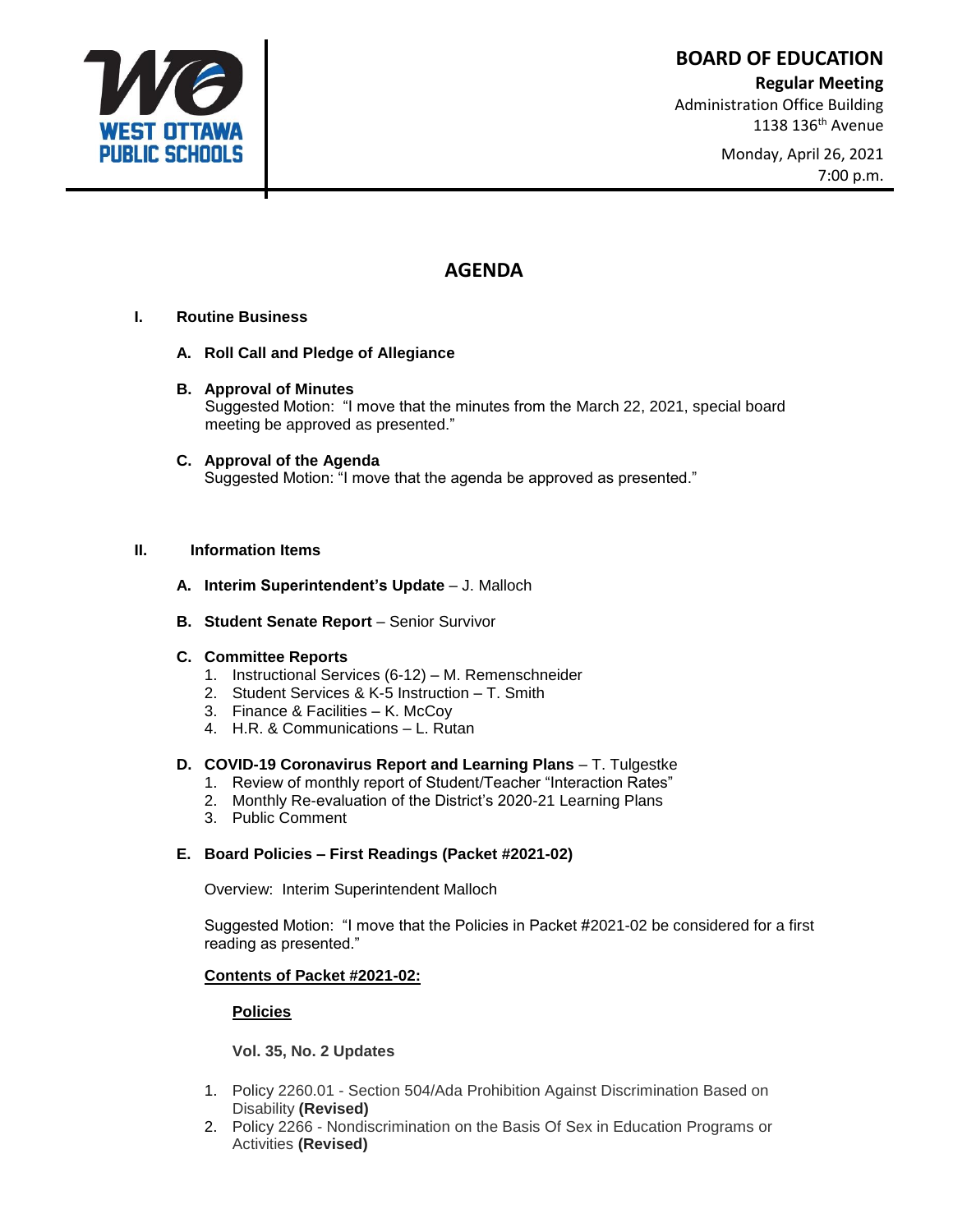## **Policies (Cont'd.)**

- 3. Policy 5341 Emergency Medical [Authorization](https://go.boarddocs.com/mi/wops/Board.nsf/Public?open&id=policies) **(Revised)**
- 4. Policy 5342 Vol. 35, No. 2 February 2021 New Do Not [Resuscitate](https://go.boarddocs.com/mi/wops/Board.nsf/Public?open&id=policies) Orders (Dnr) For Minor [Students](https://go.boarddocs.com/mi/wops/Board.nsf/Public?open&id=policies) **(Adopting)**
- 5. Policy 5343 New Physician Order for Scope of [Treatment](https://go.boarddocs.com/mi/wops/Board.nsf/Public?open&id=policies) (Post) **(Adopting)**
- 6. Policy 7440.01 Video [Surveillance](https://go.boarddocs.com/mi/wops/Board.nsf/Public?open&id=policies) and Electronic Monitoring **(Adopting)**
- 7. Policy 8321 Criminal Justice Information Security [\(Non-Criminal](https://go.boarddocs.com/mi/wops/Board.nsf/Public?open&id=policies) Justice Agency) **(Revised)**
- 8. Policy 8330 Student [Records](https://go.boarddocs.com/mi/wops/Board.nsf/Public?open&id=policies) **(Revised)**
- 9. Policy 8400 School Safety [Information](https://go.boarddocs.com/mi/wops/Board.nsf/Public?open&id=policies) **(Revised)**
- 10. Policy 8450.01 Protective Facial Coverings During [Pandemic/Epidemic](https://go.boarddocs.com/mi/wops/Board.nsf/Public?open&id=policies) Events **(New)**
- 11. Policy 8500 Vol. 35, No. 2 [February](https://go.boarddocs.com/mi/wops/Board.nsf/Public?open&id=policies) 2021 Revised Food Services **(Revised)**
- 12. Policy 8510 Vol. 35, No. 2 February 2021 Revised [Wellness](https://go.boarddocs.com/mi/wops/Board.nsf/Public?open&id=policies) **(Revised)**

## **Nondiscrimination/Anti-Harassment Policies Updates**

- 1. Policy 1422/3122/4122 Nondiscrimination and Equal Employment Opportunity **(Revised)**
- 2. Policy 1623/3123/4123 Section 504/ADA Prohibition Against Disability Discrimination Based in Employment **(Revised)**
- 3. Policy 1662/3362/4362 Anti-Harassment **(Revised)**
- 4. Policy 2260 Nondiscrimination and Access to Equal Educational Opportunity **(Revised)**
- 5. Policy 5517 Anti-Harassment **(Revised)**

## **EDGAR updates**

- 1. Policy 6114 Cost Principles Spending Federal Funds **(Revised)**
- 2. Policy 6325 Procurement Federal Grants/Funds **(Revised)**
- 3. Policy 7450 Property Inventory **(Revised)**
- 4. Policy 7455 Accounting System for Capital Assets **(New)**

## **Administrative Guidelines**

- 1. AG 8321 Criminal Justice Information Security (Non-Criminal Justice Agency **(Revised)**
- 2. AG 8330 Student Records **(Revised)**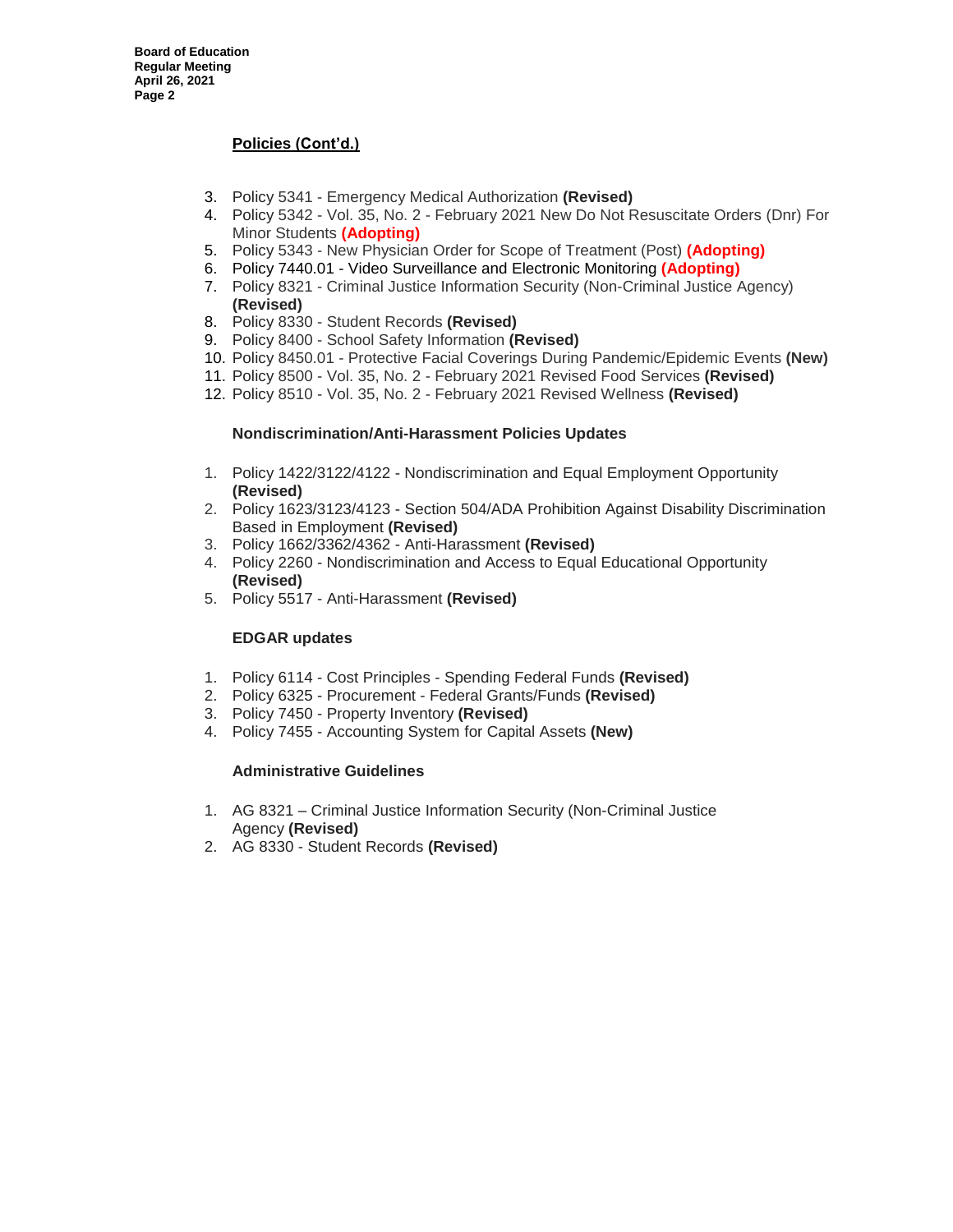**Board of Education Regular Meeting April 26, 2021 Page 3**

## **III. Communications**

#### **A. Communications from the Audience (regarding agenda items)**

*This meeting is a meeting of the Board of Education, in public, for the purpose of conducting the School District's business and is not to be considered a public community meeting. There is time for public participation during the meeting.*

*Members of the audience who wish to make comments must register their intention to participate in the public portion of this meeting prior to the meeting being called to order, as permitted by Executive Order 2020-48, by notifying the West Ottawa Board of Education a[t boardofed@westottawa.net.](mailto:boardofed@westottawa.net) When you register you must include all of the following information to participate: 1) your first and last names, 2) your address, and 3) whether your comment is regarding an item ON or NOT ON the agenda. To provide for orderly public participation, the President will recognize all persons who have registered to speak during the earlier opportunity for items ON the agenda and then later during the meeting those who have registered to speak during the opportunity for items NOT ON the agenda.* 

*Up to one-half hour will be reserved for this forum, with a maximum of two minutes per individual for items*  listed on the agenda (beginning of the meeting) and two minutes per individual for items not listed on the *agenda (end of the meeting). If a delegation or group is present to address the Board, it may select up to five spokespersons to speak on its behalf for a maximum of 15 minutes. No participant may speak more than once.*

*There will typically be no attempt to comment or give answers at this meeting. Inquiries will be referred to the superintendent for response at a later time.*

## **V. Action Items**

#### **A. Approval of Fiber WAN (Wide Area Network) Project Bid**

Suggested Motion: "I move that the Board approve the bid from Western TelCom, Inc. in the amount of \$1,048,949 for the fiber and WAN project as presented."

#### **B. Approval of Internet Services Bid**

Suggested Motion: "I move that the Board approve the bid from Charter Spectrum in the amount of \$1,100 per month for internet services."

## **C. Approval of Track Resurfacing Bid**

Suggested Motion: "I move that the Board approve the bid from Katerberg VerHage in the amount of \$932,910 for track resurfacing at the middle schools and the high school."

#### **D. Approval of South HS/Great Lakes Boiler Replacement Bid**

Suggested Motion: "I move that the Board approve the bid from DHE in the amount of \$723,650 for the replacement of the boiler at the South High School and Great Lakes Elementary School as presented."

## **E. Custer Contract (Pilot Classroom Furniture Purchase)**

Suggested Motion: "I move that the purchase of Pilot classroom furniture from Custer in the amount of \$66,757.81 for Harbor Lights classrooms be approved as recommended by the Assistant Superintendent of Business Services."

## **F. Custer Contract (HL Cafeteria Furniture Purchase)**

Suggested Motion: "I move that the purchase of furniture from Custer in an amount not to exceed \$200,000 for Harbor Lights cafeteria be approved as recommended by the Assistant Superintendent of Business Services."

## **G. Approval of New High School Courses**

Suggested Motion: "I move that the Board approve the purchase of the following curricula:

• *AP World Human Geography,* College Board 2020, to begin fall 2021*,* through Cengage National Geographic in the amount of \$10,970.